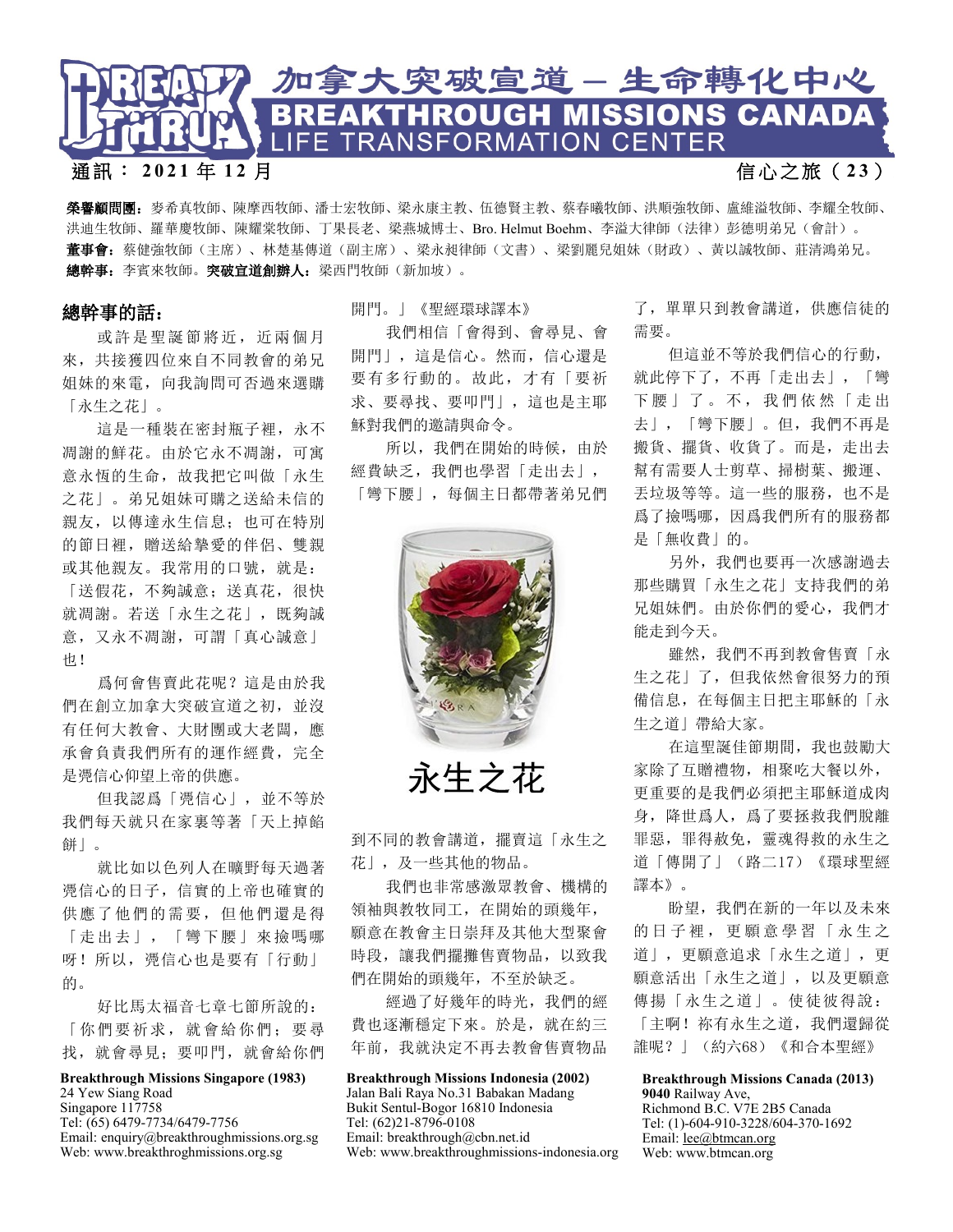## 代禱事項**/ Prayer Request**

1. 求主開路,讓我們能在新的一年裏幫助更多求助者,讓他們能透過福音的大能,生命得以轉化, 成爲新造的人。

Pray that the Lord will lead our way so that in the coming year, we are able to help more individuals who are in need. It is our prayer that through the mighty power of the Gospel, lives can be transformed and new creations be made .

- 2. 在疫情期間, 願主施恩保守大家, 出入平安, 身體健康。 May God's grace and protection be with you all during this pandemic. Stay healthy and safe.
- 3. 這是一項不容易的工作,求主大大加添更多的愛心、耐心與信心予李牧師來帶領這事工。 This is by no means an easy ministry. We fervently ask God to pour abundant love, patience and faith on Rev. Lee.

| 按月奉獻可在網上進行: www.btmcan.org<br>Monthly offerings can be made online: www.btmcan.org |                  |                   |  |
|------------------------------------------------------------------------------------|------------------|-------------------|--|
| 我們需要您的支持 We need your support                                                      |                  |                   |  |
| 每天\$0.50加幣                                                                         | 每月\$15.00加幣      | 每年\$180.00加幣      |  |
| CAD\$0.50/day                                                                      | CAD\$15.00/month | CAD\$180.00/annum |  |

| 加拿大突破宣道購址基金籌款記錄                        |             |                |  |
|----------------------------------------|-------------|----------------|--|
| <b>BMC Property Fundraising Record</b> |             |                |  |
| 目標 (Goal)                              | 已籌(Raised)  | 尚差(Remaining)  |  |
| \$2,000,000.00                         | \$96,707.33 | \$1,903,292.67 |  |

凡奉獻加幣二十元以上,均可獲得退稅收據 Tax deductible receipts will be issued to any donations of CAD\$20 or more 票奉獻擡頭請寫 **For donations, please make checks payable to: Breakthrough Missions Canada**  郵寄地址 **Mailing address**: **P.O. Box 43206, Richmond Center P.O., Richmond B.C. V6Y 3Y3** 全球性網上奉獻 **Worldwide Credit card online donation** : **www.btmcan.org**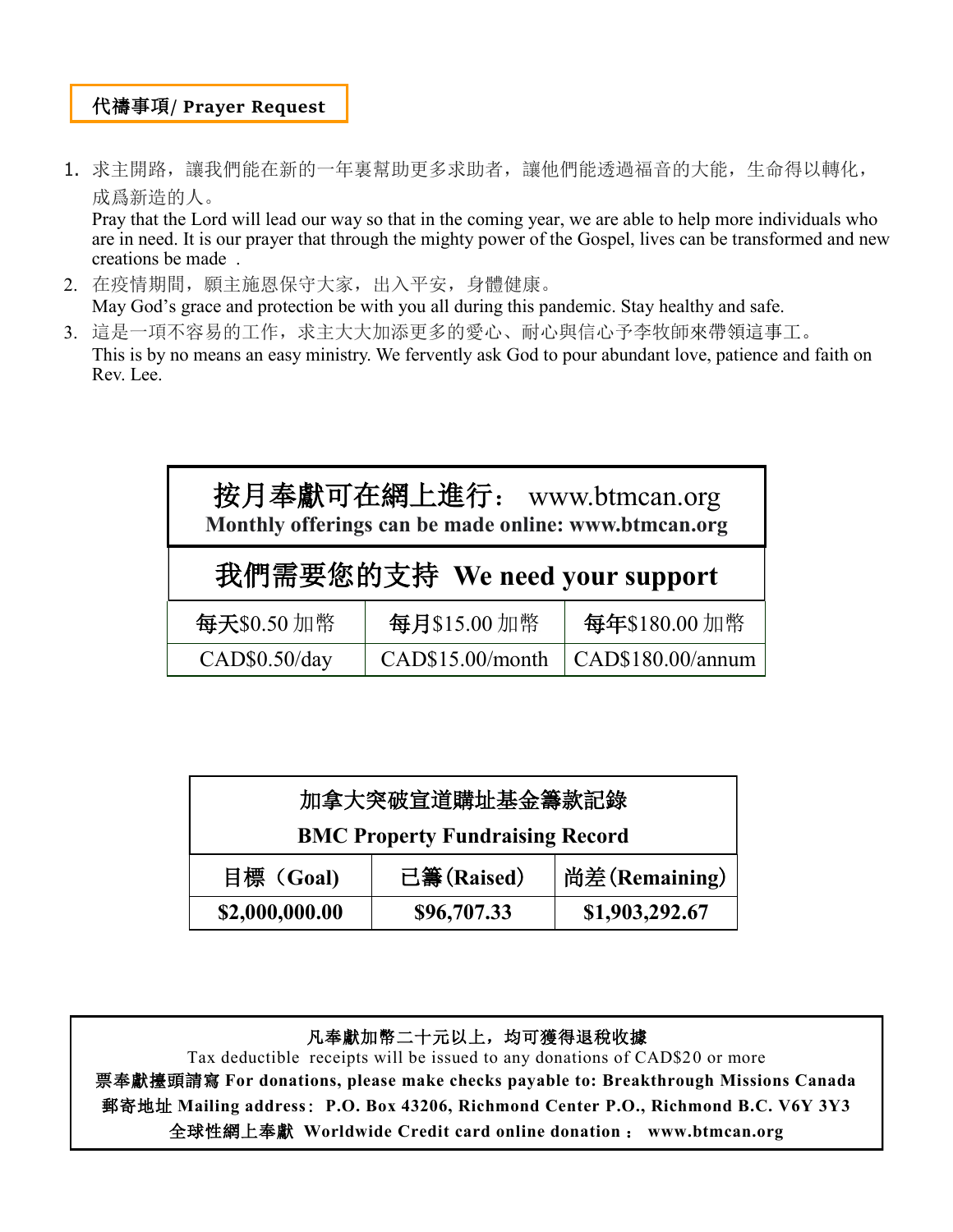恭祝各界聖誕蒙恩!新年蒙福!感謝眾教會、教牧、 長執及弟兄姐妹在過去一年裏所給予我們的愛心關 懷與支持,願主親自報答您們!阿門。

Wishing you all a very blessed Christmas and New Year! Our heartfelt thanks for all the loving support from you, both individuals and churches. May God richly reward you.





李牧師經常到不同的教會講道時,第一時間就是先去參觀該教會的圖書 館,然而,卻發現有些教會,因空間不足,而無法設立圖書館,或因人手 不足,而無法妥善管理好圖書館,使得藏書又舊又少。

李牧師在信主初期,從屬靈書籍當中所獲得的許多好處,故此也在加拿大 突破宣道設立了一個超過兩千本中文屬靈書籍,一個小小的圖書館,計有 護教學、聖經注釋、神學教義、教會管理、栽培與事工、靈修、禱告、見 證、信徒生活指引、屬靈操練與經驗、教會歷史、宣教與差傳、其他宗教、 異端邪教等類的書,當然,也少不了一些對於癮癖的認識與輔導的書籍, 我們非常樂意與弟兄姐妹分享資源。故本機構決定在 2022 年,逢星期一至 五(除公共假日以外),早上十時至下午五時開放圖書館,讓弟兄姐妹前 來借閲(有意者, 須事先預約, 以及出示 BC 疫苗卡)。

Throughout his career a pastor, Rev. Lee has often been invited to preach at various churches. Whenever he arrives at a church, the first thing he would do

is visit the church library. What he usually finds is either churches that were unable to have a library due to insufficient space, or poor management because of a lack of manpower. Many libraries end up with a collection of very few and outdated books.

In the early days of his conversion, Rev. Lee was nurtured and benefited by reading numerous spiritual books. Drawing from this experience, he decided he should establish a good library in BMC. In this small library, there are more than two thousand Chinese spiritual books, from apologetics, Bible commentaries, theological doctrines, church management, nurturing and ministries, devotions, prayers, testimonies, discipleship, spiritual walks, church history, mission and evangelism, to other religions and cults… Of course, there are also some that are related to addictions and counselling. We are very happy to share our collections with others. BMC has decided to open the library from 10 am to 5 pm from Monday to Friday (except public holidays) in 2022, so that brothers and sisters can come to borrow these resources.

(If interested, please make an appointment in advance. BC Vaccine Card is required).

# 我們的無收費服務:

我們提供無收費的人手洗車、割草、掃樹葉、搬運、老人家居清潔及機場接送服務。藉此服務, 我們可以服事有需要的弟兄姐妹,也可以成爲眾教會的福音預工夥伴,協助慕道友或教會的佈 道對象。

# **Our No Charge Services:**

**We provide- hand car wash, lawn mowing, Raking leaves , moving**, **house cleaning and airport shuttle services. The above services can be provided free of charge to needy brothers and sisters. We also partner with churches to reach out and evangelize through these services.**